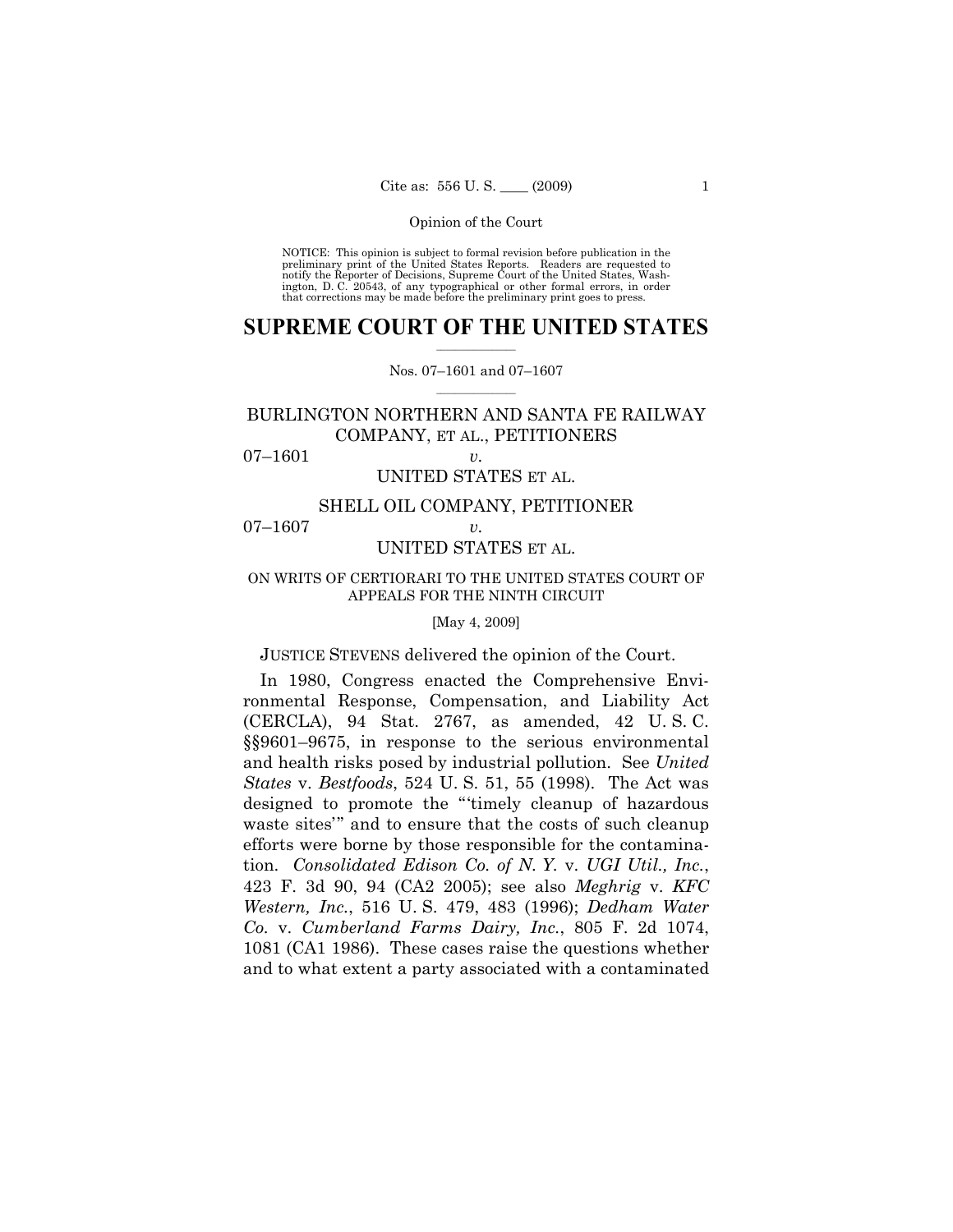site may be held responsible for the full costs of remediation.

I

 In 1960, Brown & Bryant, Inc. (B&B), began operating an agricultural chemical distribution business, purchasing pesticides and other chemical products from suppliers such as Shell Oil Company (Shell). Using its own equipment, B&B applied its products to customers' farms. B&B opened its business on a 3.8 acre parcel of former farmland in Arvin, California, and in 1975, expanded operations onto an adjacent .9 acre parcel of land owned jointly by the Atchison, Topeka & Santa Fe Railway Company, and the Southern Pacific Transportation Company (now known respectively as the Burlington Northern and Santa Fe Railway Company and Union Pacific Railroad Company) (Railroads). Both parcels of the Arvin facility were graded toward a sump and drainage pond located on the southeast corner of the primary parcel. See Appendix, *infra*. Neither the sump nor the drainage pond was lined until 1979, allowing waste water and chemical runoff from the facility to seep into the ground water below.

 During its years of operation, B&B stored and distributed various hazardous chemicals on its property. Among these were the herbicide dinoseb, sold by Dow Chemicals, and the pesticides D–D and Nemagon, both sold by Shell. Dinoseb was stored in 55-gallon drums and 5-gallon containers on a concrete slab outside B&B's warehouse. Nemagon was stored in 30-gallon drums and 5-gallon containers inside the warehouse. Originally, B&B purchased D–D in 55-gallon drums; beginning in the mid-1960's, however, Shell began requiring its distributors to maintain bulk storage facilities for D–D. From that time onward, B&B purchased D–D in bulk.1

<sup>1</sup>Because D–D is corrosive, bulk storage of the chemical led to nu-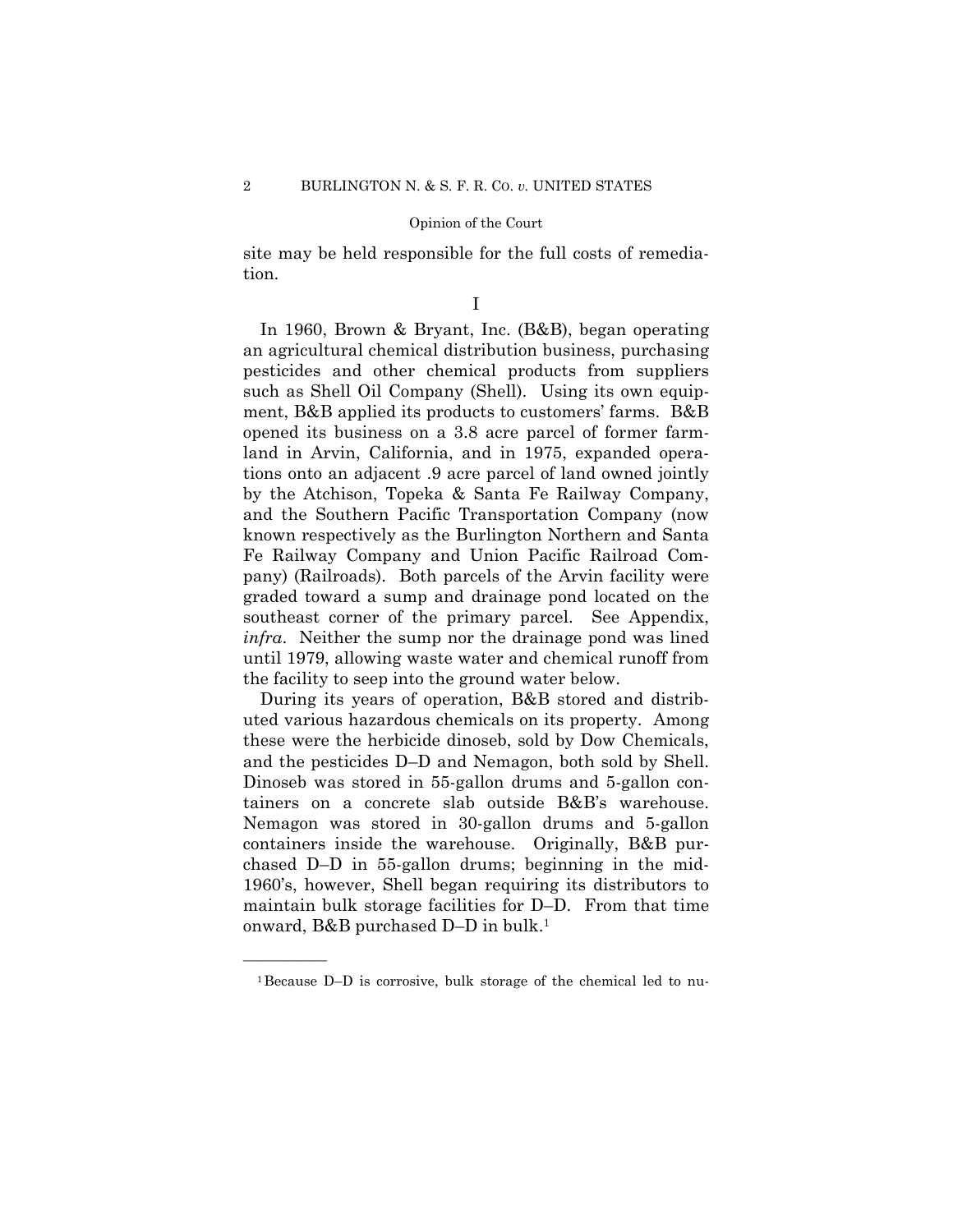When B&B purchased D–D, Shell would arrange for delivery by common carrier, f.o.b. destination.2 When the product arrived, it was transferred from tanker trucks to a bulk storage tank located on B&B's primary parcel. From there, the chemical was transferred to bobtail trucks, nurse tanks, and pull rigs. During each of these transfers leaks and spills could—and often did—occur. Although the common carrier and B&B used buckets to catch spills from hoses and gaskets connecting the tanker trucks to its bulk storage tank, the buckets sometimes overflowed or were knocked over, causing D–D to spill onto the ground during the transfer process.

 Aware that spills of D–D were commonplace among its distributors, in the late 1970's Shell took several steps to encourage the safe handling of its products. Shell provided distributors with detailed safety manuals and instituted a voluntary discount program for distributors that made improvements in their bulk handling and safety facilities. Later, Shell revised its program to require distributors to obtain an inspection by a qualified engineer and provide self-certification of compliance with applicable laws and regulations. B&B's Arvin facility was inspected twice, and in 1981, B&B certified to Shell that it had made a number of recommended improvements to its facilities.

 Despite these improvements, B&B remained a "'[s]loppy' [o]perator." App. to Pet. for Cert. in No. 07– 1601, p. 130a. Over the course of B&B's 28 years of operation, delivery spills, equipment failures, and the rinsing of

merous tank failures and spills as the chemical rusted tanks and eroded valves.<br><sup>2</sup>F.o.b. destination means "the seller must at his own expense and

risk transport the goods to [the destination] and there tender delivery of them . . . ." U. C. C.  $\S2-319(1)(b)$  (2001). The District Court found that B&B assumed "stewardship" over the D–D as soon as the common carrier entered the Arvin facility. App. to Pet. for Cert. in No. 07–1601, p. 124a.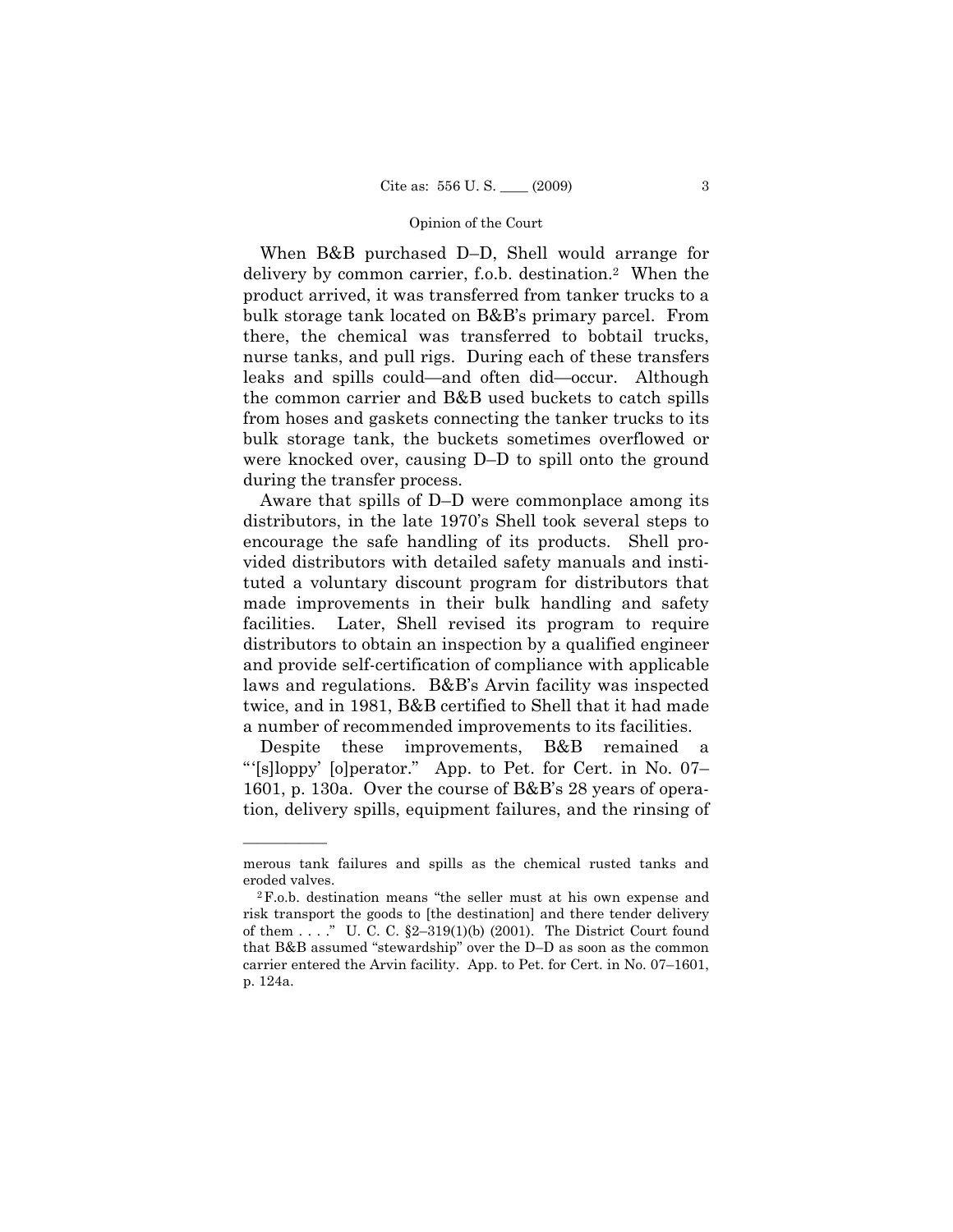tanks and trucks allowed Nemagon, D–D and dinoseb to seep into the soil and upper levels of ground water of the Arvin facility. In 1983, the California Department of Toxic Substances Control (DTSC) began investigating B&B's violation of hazardous waste laws, and the United States Environmental Protection Agency (EPA) soon followed suit, discovering significant contamination of soil and ground water. Of particular concern was a plume of contaminated ground water located under the facility that threatened to leach into an adjacent supply of potential drinking water.3

 Although B&B undertook some efforts at remediation, by 1989 it had become insolvent and ceased all operations. That same year, the Arvin facility was added to the National Priority List, see 54 Fed. Reg. 41027, and subsequently, DTSC and EPA (Governments) exercised their authority under 42 U. S. C. §9604 to undertake cleanup efforts at the site. By 1998, the Governments had spent more than \$8 million responding to the site contamination; their costs have continued to accrue.

 In 1991, EPA issued an administrative order to the Railroads directing them, as owners of a portion of the property on which the Arvin facility was located, to perform certain remedial tasks in connection with the site. The Railroads did so, incurring expenses of more than \$3 million in the process. Seeking to recover at least a portion of their response costs, in 1992 the Railroads brought

<sup>3</sup>The ground water at the Arvin site is divided into three zones. The A-zone is located 60–80 feet below the ground. It has been tested and found to have high levels of contamination. The B-zone is located 150 feet below ground. Although the B-zone is not currently used as a source of drinking water, it has the potential to serve as such a source. No contamination has yet been found in that zone. The C-zone is an aquifer located 200 feet below ground. It is the sole current source of drinking water and, thus far, has suffered no contamination from the Arvin site.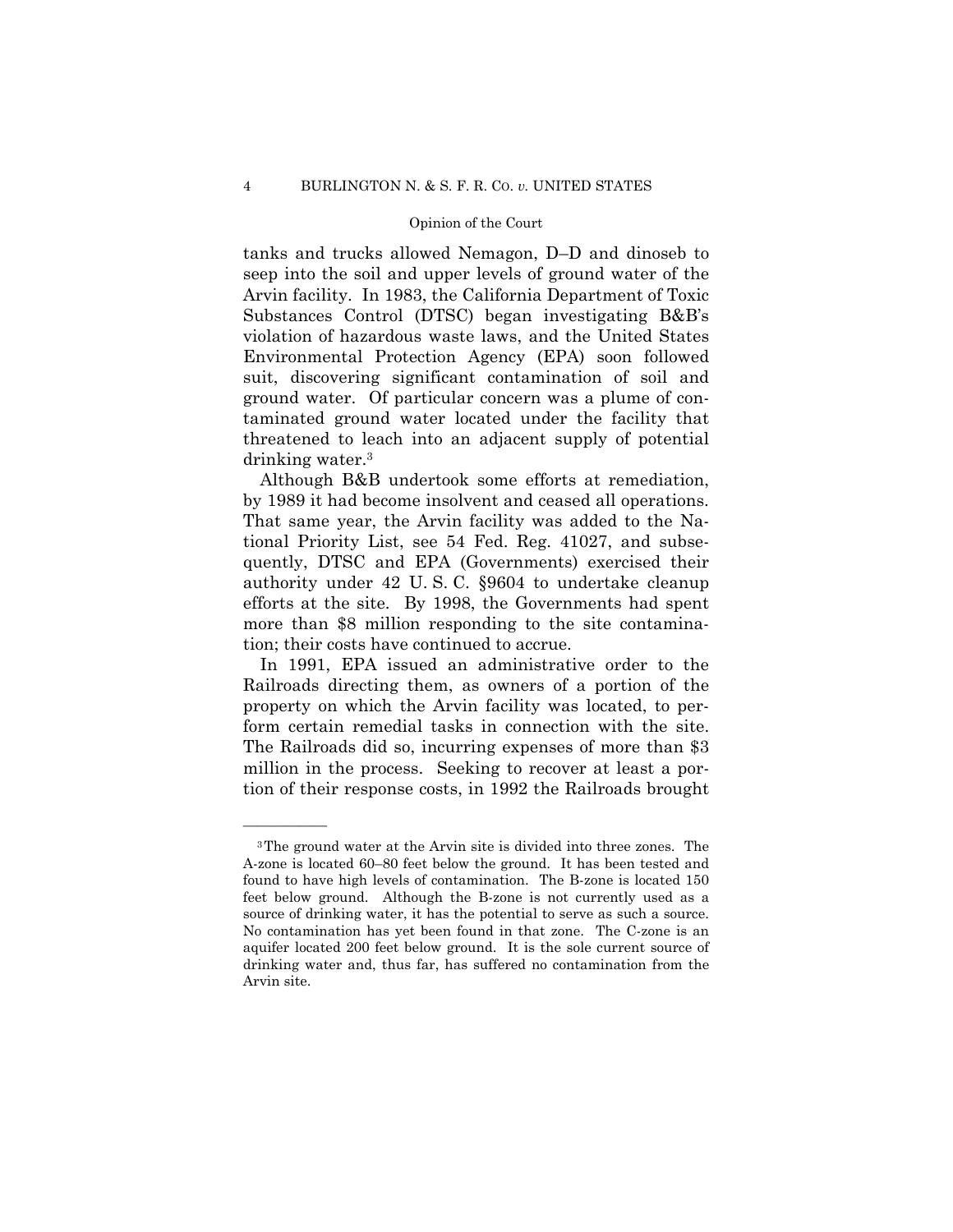suit against B&B in the United States District Court for the Eastern District of California. In 1996, that lawsuit was consolidated with two recovery actions brought by DTSC and EPA against Shell and the Railroads.

 The District Court conducted a 6-week bench trial in 1999 and four years later entered a judgment in favor of the Governments. In a lengthy order supported by 507 separate findings of fact and conclusions of law, the court held that both the Railroads and Shell were potentially responsible parties (PRPs) under CERCLA—the Railroads because they were owners of a portion of the facility, see 42 U.S.C.  $\S$  $\S 9607(a)(1)–(2)$ , and Shell because it had "arranged for" the disposal of hazardous substances through its sale and delivery of D–D, see  $\S 9607(a)(3)$ .

 Although the court found the parties liable, it did not impose joint and several liability on Shell and the Railroads for the entire response cost incurred by the Governments. The court found that the site contamination created a single harm but concluded that the harm was divisible and therefore capable of apportionment. Based on three figures—the percentage of the total area of the facility that was owned by the Railroads, the duration of B&B's business divided by the term of the Railroads' lease, and the Court's determination that only two of three polluting chemicals spilled on the leased parcel required remediation and that those two chemicals were responsible for roughly two-thirds of the overall site contamination requiring remediation—the court apportioned the Railroads' liability as 9% of the Governments' total response cost.4 Based on estimations of chemicals spills of Shell

<sup>4</sup>Although the Railroads did not produce precise figures regarding the exact quantity of chemical spills on each parcel in each year of the facility's operation, the District Court found it "indisputable that the overwhelming majority of hazardous substances were released from the B&B parcel." *Id.*, at 248a. The court explained that "the predominant activities conducted on the Railroad parcel through the years were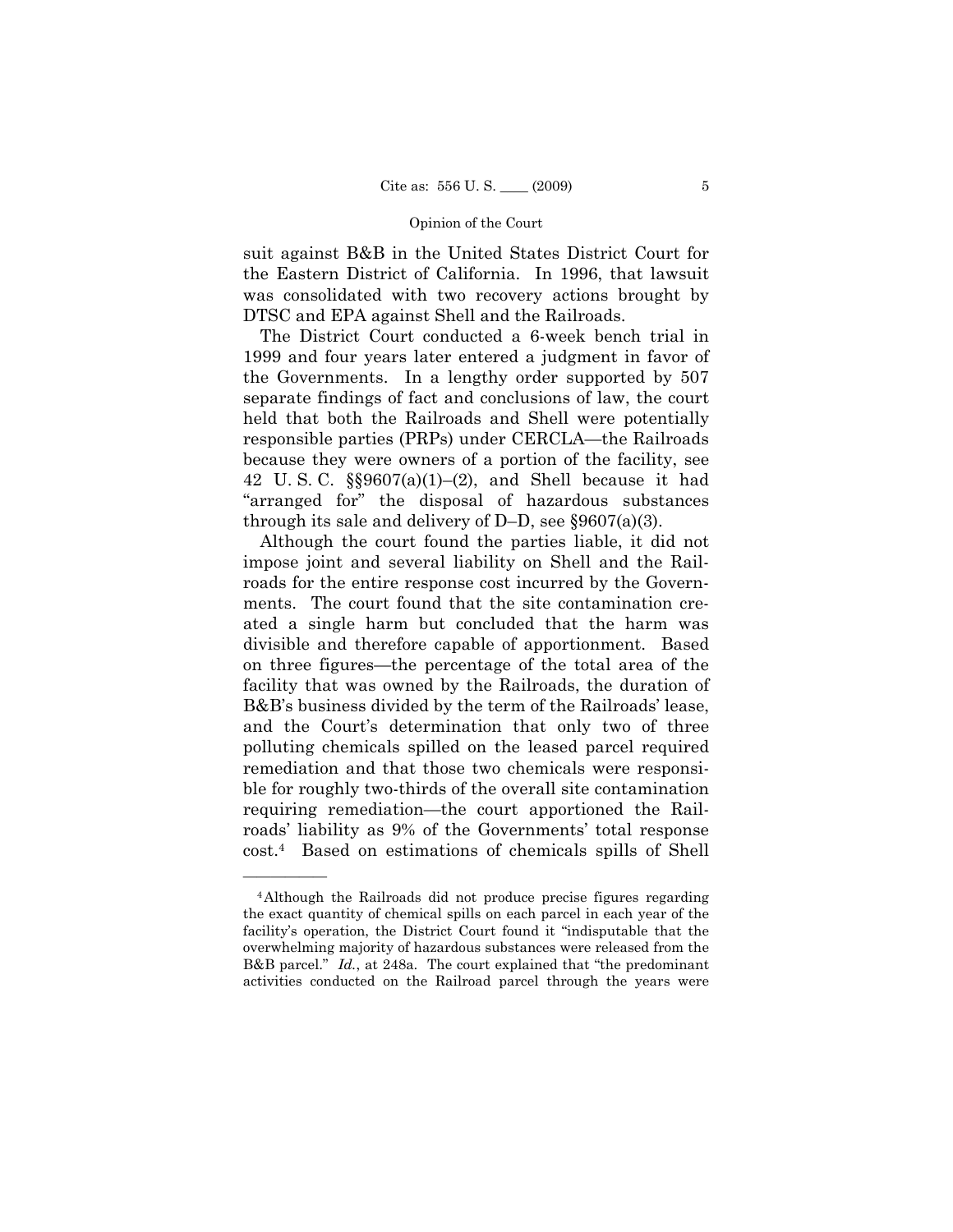products, the court held Shell liable for 6% of the total site response cost.

 The Governments appealed the District Court's apportionment, and Shell cross-appealed the court's finding of liability. The Court of Appeals acknowledged that Shell did not qualify as a "traditional" arranger under  $§9607(a)(3)$ , insofar as it had not contracted with B&B to directly dispose of a hazardous waste product. 520 F. 3d 918, 948 (CA9 2008). Nevertheless, the court stated that Shell could still be held liable under a "'broader' category of arranger liability" if the "disposal of hazardous wastes [wa]s a foreseeable byproduct of, but not the purpose of, the transaction giving rise to" arranger liability. *Ibid.* Relying on CERCLA's definition of "disposal," which covers acts such as "leaking" and "spilling," 42 U. S. C. §6903(3), the Ninth Circuit concluded that an entity could arrange for "disposal" "even if it did not intend to dispose" of a hazardous substance. 520 F. 3d, at 949.

 Applying that theory of arranger liability to the District Court's findings of fact, the Ninth Circuit held that Shell arranged for the disposal of a hazardous substance through its sale and delivery of D–D:

"Shell arranged for delivery of the substances to the site by its subcontractors; was aware of, and to some degree dictated, the transfer arrangements; knew that some leakage was likely in the transfer process; and provided advice and supervision concerning safe transfer and storage. Disposal of a hazardous substance was thus a necessary part of the sale and delivery process." *Id.*, at 950.

storage and some washing and rinsing of tanks, other receptacles, and chemical application vehicles. Mixing, formulating, loading, and unloading of ag-chemical hazardous substances, which contributed most of the liability causing releases, were predominantly carried out by B&B on the B&B parcel." *Id.*, at 247a–248a.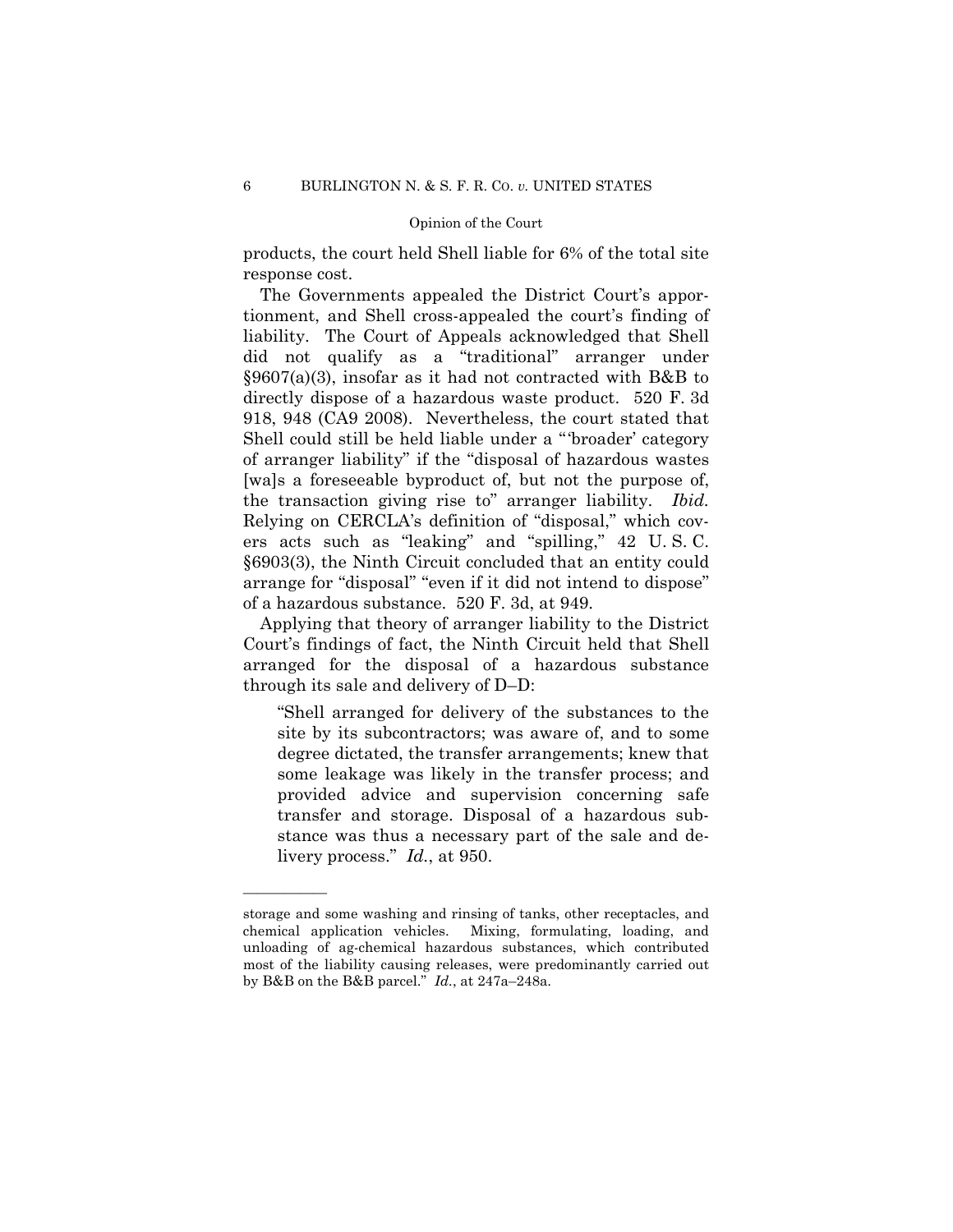Under such circumstances, the court concluded, arranger liability was not precluded by the fact that the purpose of Shell's action had been to transport a useful and previously unused product to B&B for sale.

 On the subject of apportionment, the Court of Appeals found "no dispute" on the question whether the harm caused by Shell and the Railroads was capable of apportionment. *Id.*, at 942. The court observed that a portion of the site contamination occurred before the Railroad parcel became part of the facility, only some of the hazardous substances were stored on the Railroad parcel, and "only some of the water on the facility washed over the Railroads' site." *Ibid.* With respect to Shell, the court noted that not all of the hazardous substances spilled on the facility had been sold by Shell. Given those facts, the court readily concluded that "the contamination traceable to the Railroads and Shell, with adequate information, would be allocable, as would be the cost of cleaning up that contamination." *Ibid.* Nevertheless, the Court of Appeals held that the District Court erred in finding that the record established a reasonable basis for apportionment. Because the burden of proof on the question of apportionment rested with Shell and the Railroads, the Court of Appeals reversed the District Court's apportionment of liability and held Shell and the Railroads jointly and severally liable for the Governments' cost of responding to the contamination of the Arvin facility.

 The Railroads and Shell moved for rehearing en banc, which the Court of Appeals denied over the dissent of eight judges. See *id.*, at 952 (Bea, J., dissenting). We granted certiorari to determine whether Shell was properly held liable as an entity that had "arranged for disposal" of hazardous substances within the meaning of §9607(a)(3), and whether Shell and the Railroads were properly held liable for all response costs incurred by EPA and the State of California. See 554 U.S. \_\_ (2008).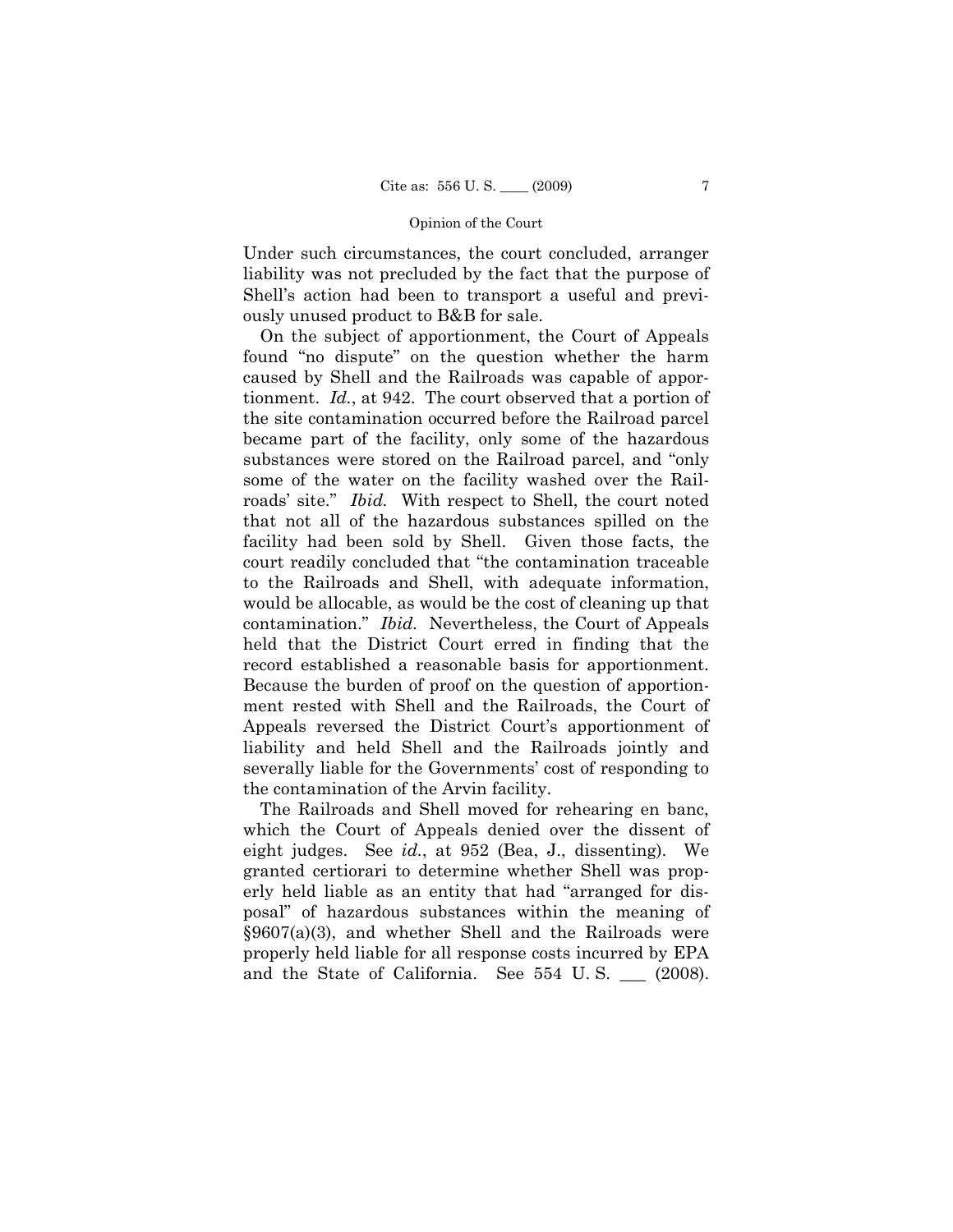Finding error on both points, we now reverse.

# II

CERCLA imposes strict liability for environmental contamination upon four broad classes of PRPs:

"(1) the owner and operator of a vessel or a facility,

"(2) any person<sup>[5]</sup> who at the time of disposal of any hazardous substance owned or operated any facility at which such hazardous substances were disposed of,

 "(3) any person who by contract, agreement, or otherwise arranged for disposal or treatment, or arranged with a transporter for transport for disposal or treatment, of hazardous substances owned or possessed by such person, by any other party or entity, at any facility or incineration vessel owned or operated by another party or entity and containing such hazardous substances, and

 "(4) any person who accepts or accepted any hazardous substances for transport to disposal or treatment facilities, incineration vessels or sites selected by such person, from which there is a release, or a threatened release which causes the incurrence of response costs, of a hazardous substance...."  $42$ U. S. C. §9607(a).

Once an entity is identified as a PRP, it may be compelled to clean up a contaminated area or reimburse the Government for its past and future response costs. See *Cooper* 

<sup>5</sup>For purposes of the statute, a "person" is defined as "an individual, firm, corporation, association, partnership, consortium, joint venture, commercial entity, United States Government, State, municipality, commission, political subdivision of a State, or any interstate body." 42 U. S. C. §9601(21).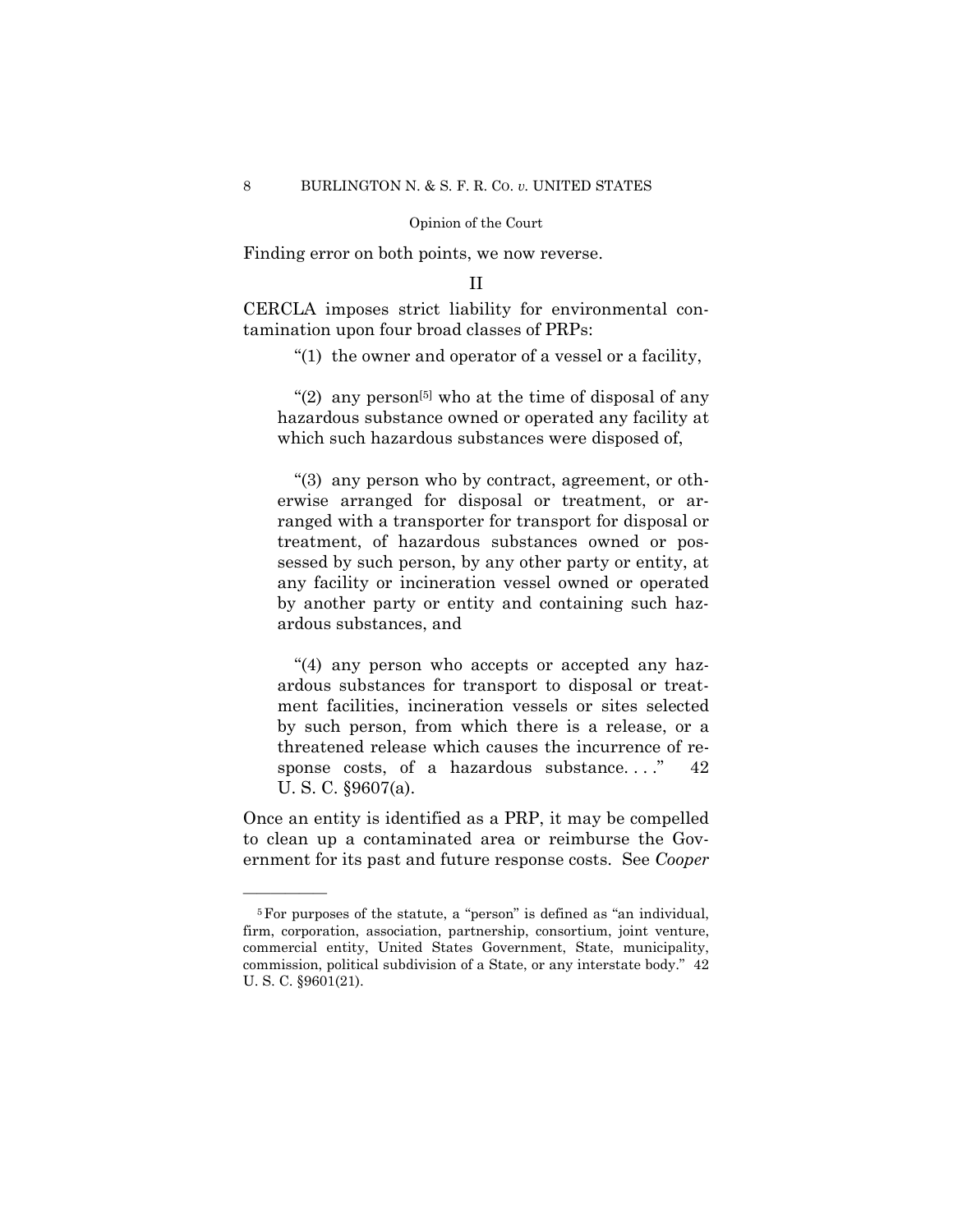*Industries, Inc.* v. *Aviall Services, Inc.*, 543 U. S. 157, 161  $(2004).<sup>6</sup>$ 

 In these cases, it is undisputed that the Railroads qualify as PRPs under both  $\S$ §9607(a)(1) and 9607(a)(2) because they owned the land leased by B&B at the time of the contamination and continue to own it now. The more difficult question is whether Shell also qualifies as a PRP under  $\S 9607(a)(3)$  by virtue of the circumstances surrounding its sales to B&B.

 To determine whether Shell may be held liable as an arranger, we begin with the language of the statute. As relevant here,  $\S 9607(a)(3)$  applies to an entity that "arrange[s] for disposal . . . of hazardous substances." It is plain from the language of the statute that CERCLA liability would attach under §9607(a)(3) if an entity were to enter into a transaction for the sole purpose of discarding a used and no longer useful hazardous substance. It is similarly clear that an entity could not be held liable as an arranger merely for selling a new and useful product if the purchaser of that product later, and unbeknownst to the seller, disposed of the product in a way that led to contamination. See *Freeman* v. *Glaxo Wellcome, Inc.*, 189 F. 3d 160, 164 (CA2 1999); *Florida Power & Light Co.* v. *Allis Chalmers Corp.*, 893 F. 2d 1313, 1318 (CA11 1990). Less clear is the liability attaching to the many permutations of "arrangements" that fall between these two ex-

<sup>6</sup>Under CERCLA, PRPs are liable for: "(A) all costs of removal or remedial action incurred by the United States Government or a State or an Indian tribe not inconsistent with the national contingency plan;

<sup>&</sup>quot;(B) any other necessary costs of response incurred by any other person consistent with the national contingency plan;

<sup>&</sup>quot;(C) damages for injury to, destruction of, or loss of natural resources, including the reasonable costs of assessing such injury, destruction, or loss resulting from such a release; and

<sup>&</sup>quot;(D) the costs of any health assessment or health effects study carried out under section 9604(i) of this title." §9607(a)(4).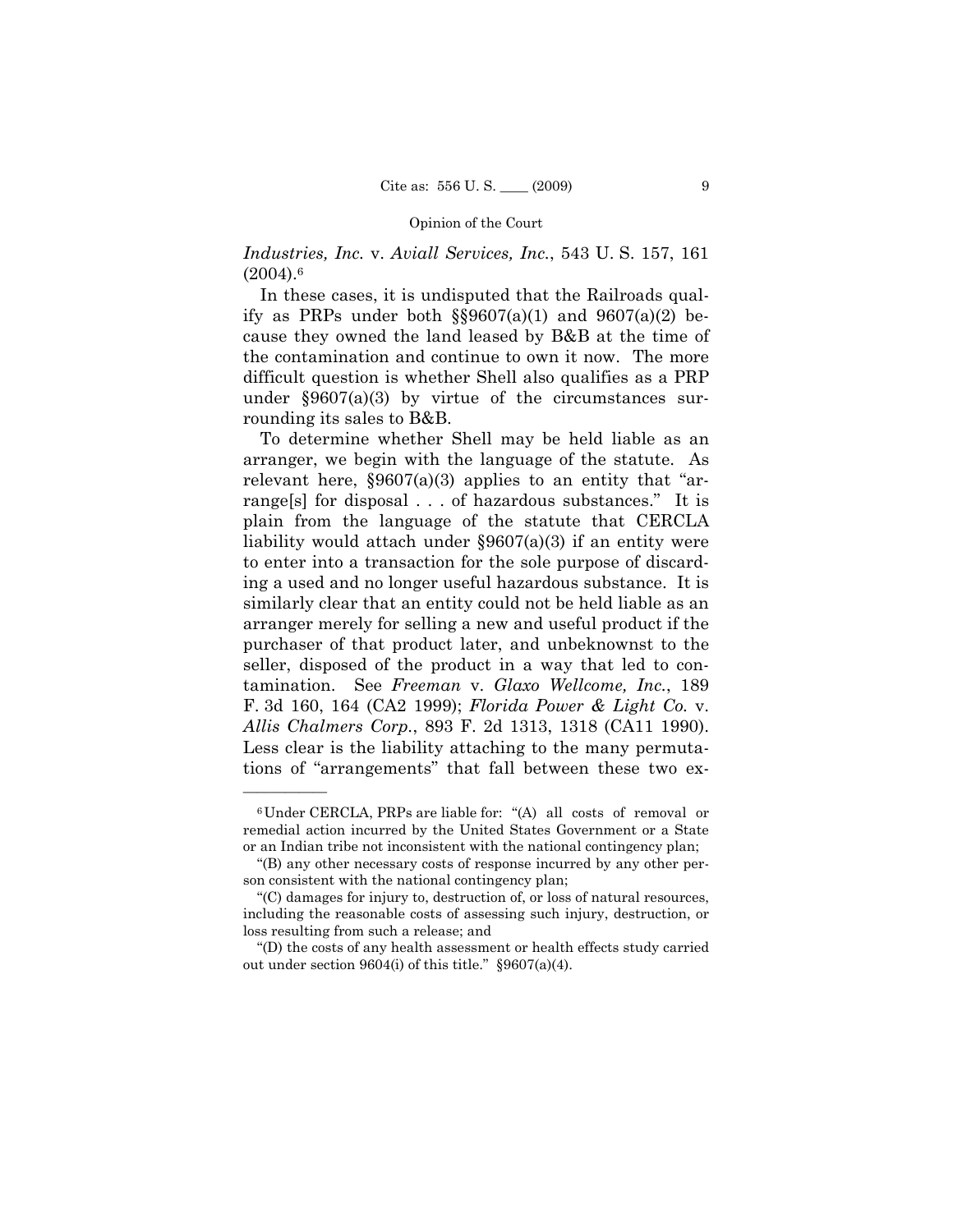tremes—cases in which the seller has some knowledge of the buyers' planned disposal or whose motives for the "sale" of a hazardous substance are less than clear. In such cases, courts have concluded that the determination whether an entity is an arranger requires a fact-intensive inquiry that looks beyond the parties' characterization of the transaction as a "disposal" or a "sale" and seeks to discern whether the arrangement was one Congress intended to fall within the scope of CERCLA's strict-liability provisions. See *Freeman*, 189 F. 3d, at 164; *Pneumo Abex Corp.* v. *High Point, Thomasville & Denton R. Co.*, 142 F. 3d 769, 775 (CA4 1998) ("'[T]here is no bright line between a sale and a disposal under CERCLA. A party's responsibility ... must by necessity turn on a fact-specific inquiry into the nature of the transaction'" (quoting *United States* v. *Petersen Sand & Gravel*, 806 F. Supp. 1346, 1354 (ND Ill. 1992))); *Florida Power & Light Co.*, 893 F. 2d, at 1318.

 Although we agree that the question whether  $§9607(a)(3)$  liability attaches is fact intensive and case specific, such liability may not extend beyond the limits of the statute itself. Because CERCLA does not specifically define what it means to "arrang[e] for" disposal of a hazardous substance, see, *e.g.*, *United States* v. *Cello-Foil Prods., Inc.*, 100 F. 3d 1227, 1231 (CA6 1996); *Amcast Indus. Corp.* v. *Detrex Corp.*, 2 F. 3d 746, 751 (CA7 1993); *Florida Power & Light Co.*, 893 F. 2d, at 1317, we give the phrase its ordinary meaning. *Crawford* v. *Metropolitan Government of Nashville and Davidson Cty.*, 555 U. S.

\_\_\_\_ (2009); *Perrin* v. *United States*, 444 U. S. 37, 42 (1979). In common parlance, the word "arrange" implies action directed to a specific purpose. See Merriam-Webster's Collegiate Dictionary 64 (10th ed. 1993) (defining "arrange" as "to make preparations for: plan[;] . . . to bring about an agreement or understanding concerning"); see also *Amcast Indus. Corp.*, 2 F. 3d, at 751 (words "'arranged for' . . . imply intentional action"). Consequently,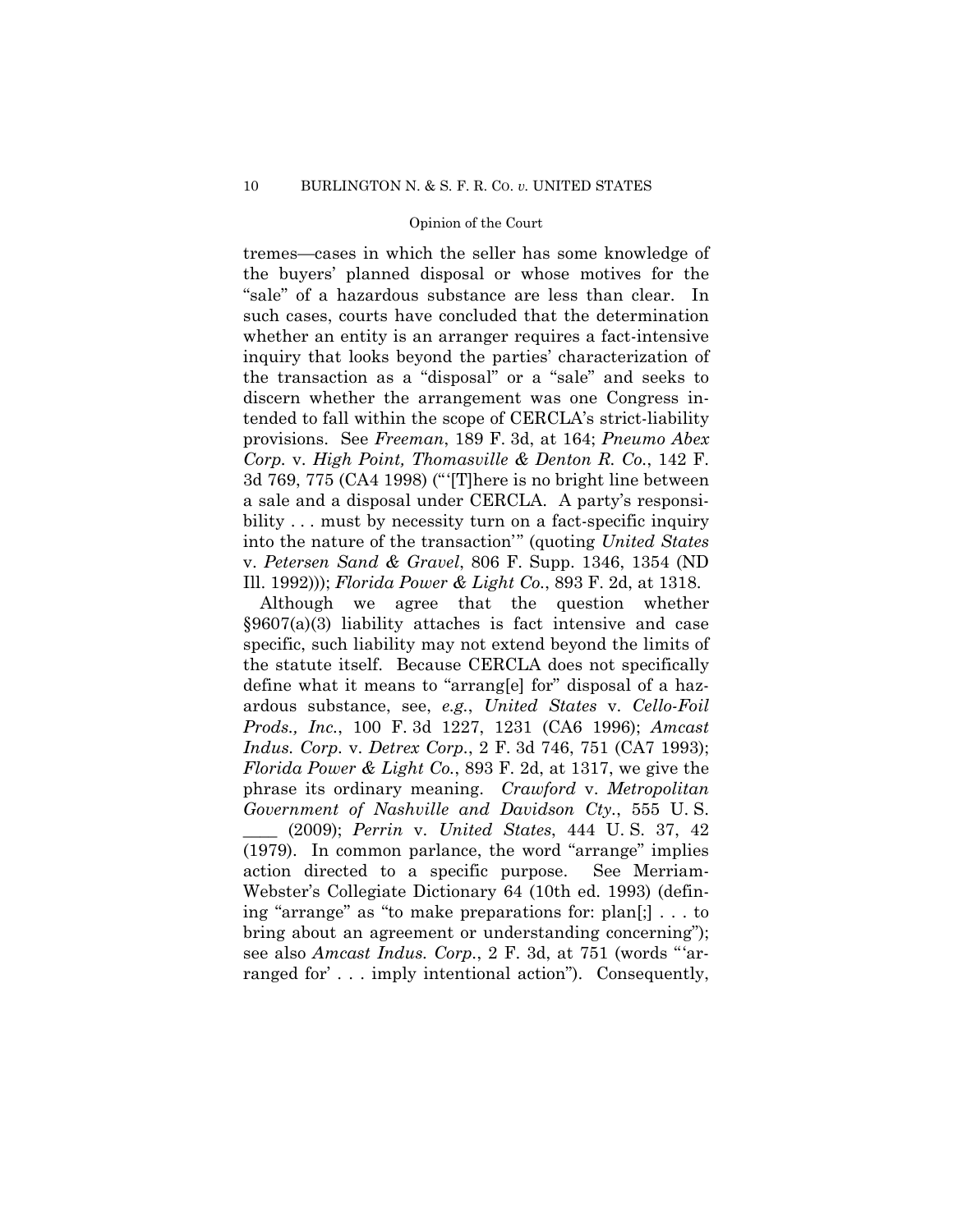under the plain language of the statute, an entity may qualify as an arranger under §9607(a)(3) when it takes intentional steps to dispose of a hazardous substance. See *Cello-Foil Prods., Inc.*, 100 F. 3d, at 1231 ("[I]t would be error for us not to recognize the indispensable role that state of mind must play in determining whether a party has 'otherwise arranged for disposal ... of hazardous substances'").

 The Governments do not deny that the statute requires an entity to "arrang[e] for" disposal; however, they interpret that phrase by reference to the statutory term "disposal," which the Act broadly defines as "the discharge, deposit, injection, dumping, spilling, leaking, or placing of any solid waste or hazardous waste into or on any land or water." 42 U. S. C. §6903(3); see also §9601(29) (adopting the definition of "disposal" contained in the Solid Waste Disposal Act).<sup>7</sup> The Governments assert that by including unintentional acts such as "spilling" and "leaking" in the definition of disposal, Congress intended to impose liability on entities not only when they directly dispose of waste products but also when they engage in legitimate sales of hazardous substances<sup>8</sup> knowing that some disposal may occur as a collateral consequence of the sale itself. Applying that reading of the statute, the Governments contend that Shell arranged for the disposal of D–D within the meaning of  $\S 9607(a)(3)$  by shipping D–D to B&B under conditions it knew would result in the spilling of a portion

<sup>7</sup> "Hazardous waste" is defined as "a solid waste, or combination of solid wastes, which . . . may . . . pose a substantial present or potential hazard to human health or the environment when improperly treated, stored, transported, or disposed of, or otherwise managed." §6903(5)(B);

<sup>§9601(29). 8</sup>CERCLA defines "hazardous substance" to include a variety of chemicals and toxins including those designated by EPA as air pollutants, water pollutants, and solid wastes. §9601(14).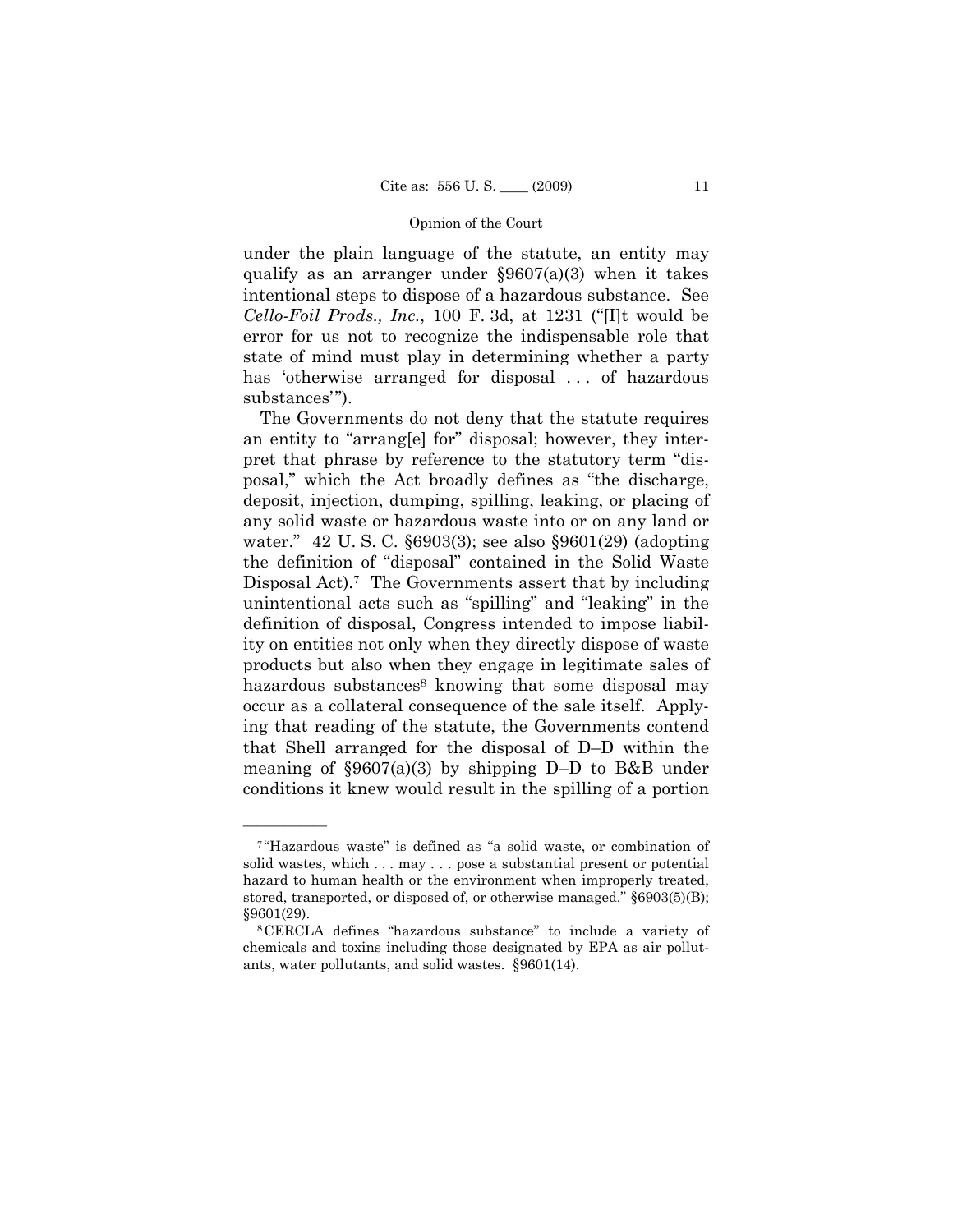of the hazardous substance by the purchaser or common carrier. See Brief for United States 24 ("Although the delivery of a useful product was the ultimate *purpose* of the arrangement, Shell's continued participation in the delivery, with knowledge that spills and leaks would result, was sufficient to establish Shell's intent to dispose of hazardous substances"). Because these spills resulted in wasted D–D, a result Shell anticipated, the Governments insist that Shell was properly found to have arranged for the disposal of D–D.

 While it is true that in some instances an entity's knowledge that its product will be leaked, spilled, dumped, or otherwise discarded may provide evidence of the entity's intent to dispose of its hazardous wastes, knowledge alone is insufficient to prove that an entity "planned for" the disposal, particularly when the disposal occurs as a peripheral result of the legitimate sale of an unused, useful product. In order to qualify as an arranger, Shell must have entered into the sale of D–D with the intention that at least a portion of the product be disposed of during the transfer process by one or more of the methods described in §6903(3). Here, the facts found by the District Court do not support such a conclusion.

 Although the evidence adduced at trial showed that Shell was aware that minor, accidental spills occurred during the transfer of D–D from the common carrier to B&B's bulk storage tanks after the product had arrived at the Arvin facility and had come under B&B's stewardship, the evidence does not support an inference that Shell intended such spills to occur. To the contrary, the evidence revealed that Shell took numerous steps to encourage its distributors to *reduce* the likelihood of such spills, providing them with detailed safety manuals, requiring them to maintain adequate storage facilities, and providing discounts for those that took safety precautions. Although Shell's efforts were less than wholly successful,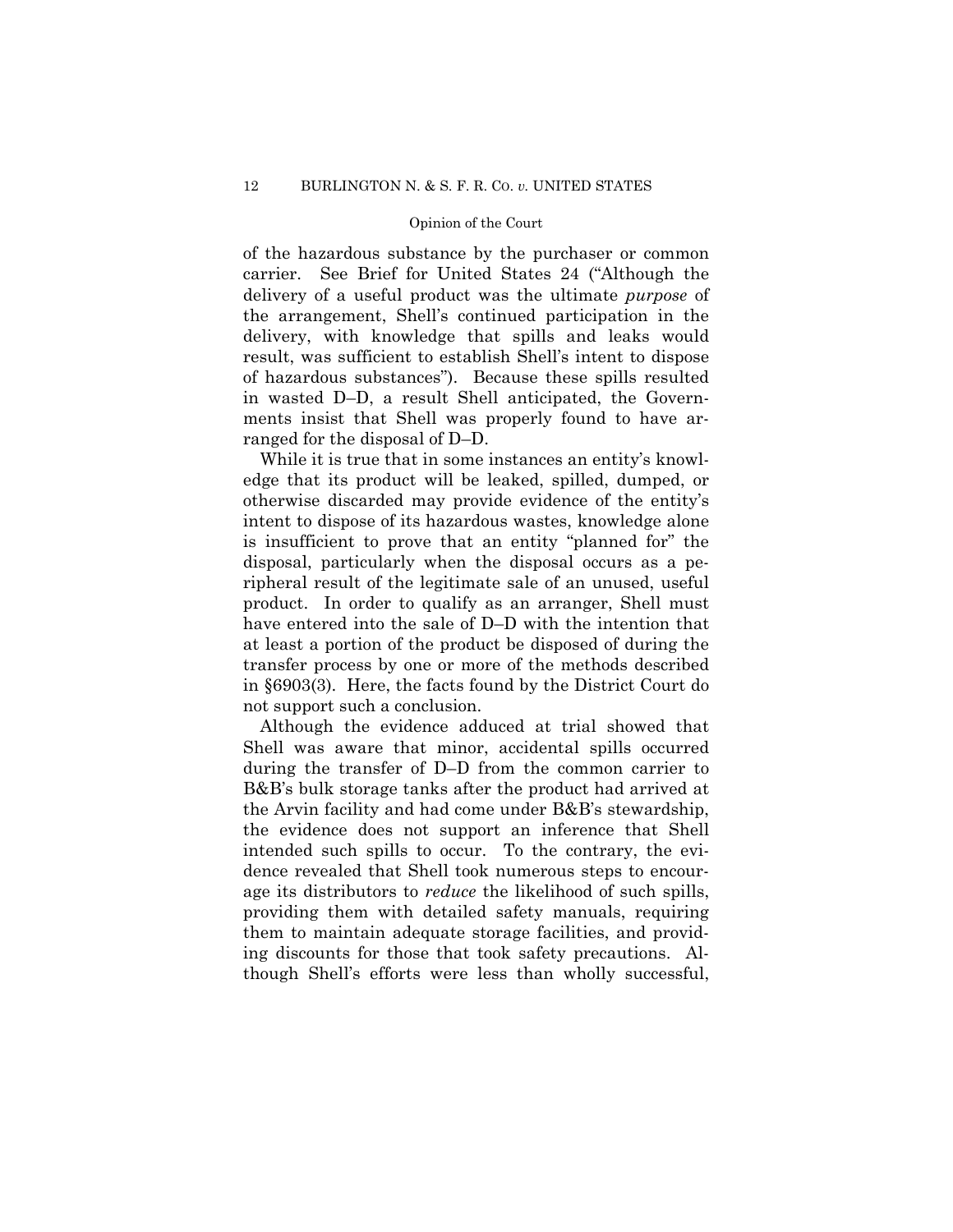given these facts, Shell's mere knowledge that spills and leaks continued to occur is insufficient grounds for concluding that Shell "arranged for" the disposal of D–D within the meaning of  $\S 9607(a)(3)$ . Accordingly, we conclude that Shell was not liable as an arranger for the contamination that occurred at B&B's Arvin facility.

### III

 Having concluded that Shell is not liable as an arranger, we need not decide whether the Court of Appeals erred in reversing the District Court's apportionment of Shell's liability for the cost of remediation. We must, however, determine whether the Railroads were properly held jointly and severally liable for the full cost of the Governments' response efforts.

 The seminal opinion on the subject of apportionment in CERCLA actions was written in 1983 by Chief Judge Carl Rubin of the United States District Court for the Southern District of Ohio. *United States* v. *Chem-Dyne Corp.,* 572 F. Supp. 802. After reviewing CERCLA's history, Chief Judge Rubin concluded that although the Act imposed a "strict liability standard," *id.*, at 805, it did not mandate "joint and several" liability in every case. See *id.*, at 807. Rather, Congress intended the scope of liability to "be determined from traditional and evolving principles of common law[.]" *Id.*, at 808. The *Chem-Dyne* approach has been fully embraced by the Courts of Appeals. See, *e.g.*, *In re Bell Petroleum Services, Inc.*, 3 F. 3d 889, 901–902 (CA5 1993); *United States* v. *Alcan Aluminum Corp.*, 964 F. 2d 252, 268 (CA3 1992); *O'Neil* v. *Picillo*, 883 F. 2d 176, 178 (CA1 1989); *United States* v. *Monsanto Co.*, 858 F. 2d 160, 171–173 (CA4 1988).

 Following *Chem-Dyne*, the courts of appeals have acknowledged that "[t]he universal starting point for divisibility of harm analyses in CERCLA cases" is §433A of the Restatement (Second) of Torts. *United States* v. *Hercules,*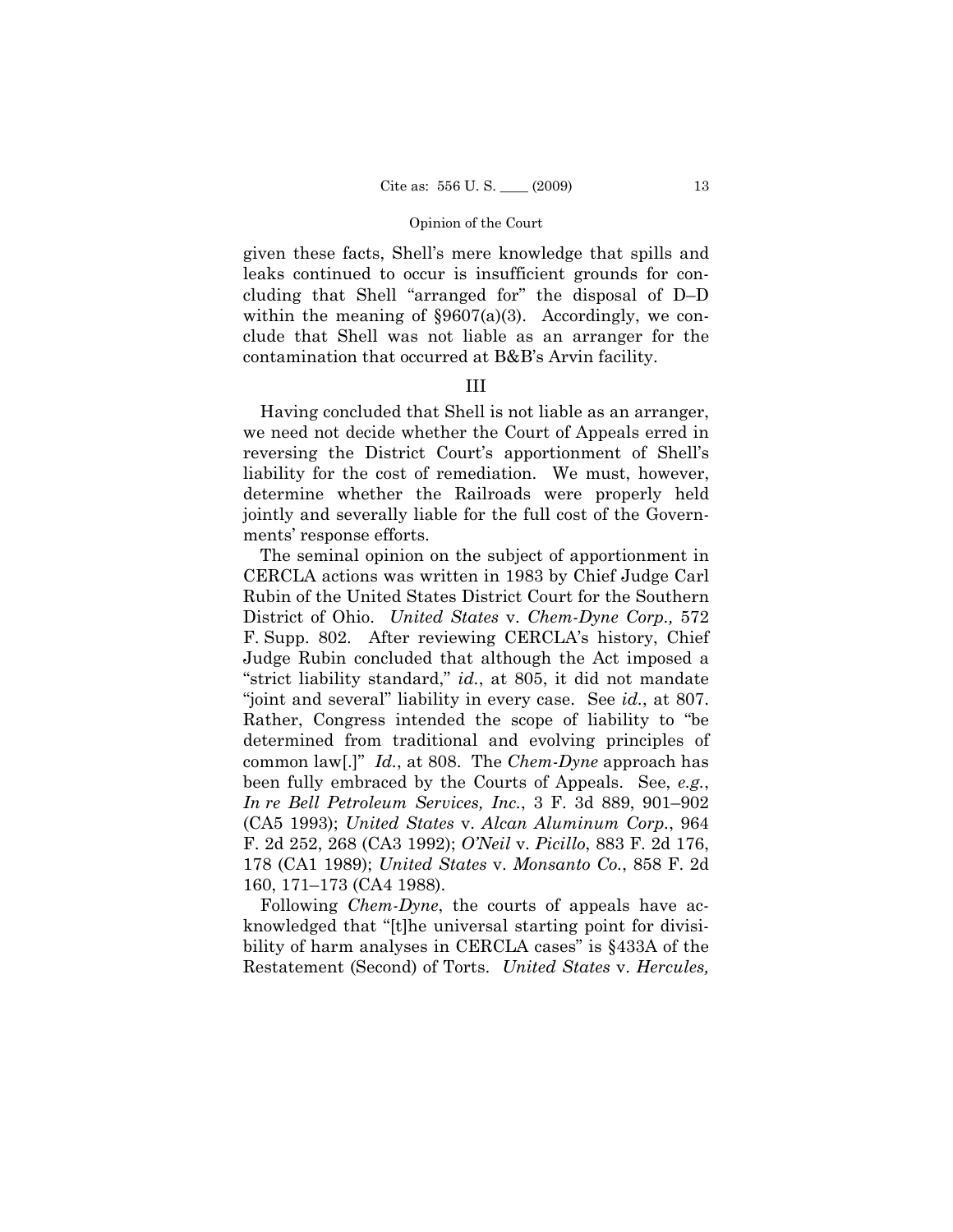*Inc.*, 247 F. 3d 706, 717 (CA8 2001); *Chem-Nuclear Systems, Inc.* v. *Bush*, 292 F. 3d 254, 259 (CADC 2002); *United States* v. *R. W. Meyer, Inc.*, 889 F. 2d 1497, 1507 (CA6 1989). Under the Restatement,

"when two or more persons acting independently caus[e] a distinct or single harm for which there is a reasonable basis for division according to the contribution of each, each is subject to liability only for the portion of the total harm that he has himself caused. Restatement (Second) of Torts, §§433A, 881 (1976); Prosser, Law of Torts, pp. 313–314 (4th ed. 1971) . . . . But where two or more persons cause a single and indivisible harm, each is subject to liability for the entire harm. Restatement (Second) of Torts, §875; Prosser, at 315–316." *Chem-Dyne Corp.*, 572 F. Supp., at 810.

In other words, apportionment is proper when "there is a reasonable basis for determining the contribution of each cause to a single harm." Restatement (Second) of Torts §433A(1)(b), p. 434 (1963–1964).

 Not all harms are capable of apportionment, however, and CERCLA defendants seeking to avoid joint and several liability bear the burden of proving that a reasonable basis for apportionment exists. See *Chem-Dyne Corp.*, 572 F. Supp., at 810 (citing Restatement (Second) of Torts §433B (1976)) (placing burden of proof on party seeking apportionment). When two or more causes produce a single, indivisible harm, "courts have refused to make an arbitrary apportionment for its own sake, and each of the causes is charged with responsibility for the entire harm." Restatement (Second) of Torts §433A, Comment *i*, p. 440 (1963–1964).

 Neither the parties nor the lower courts dispute the principles that govern apportionment in CERCLA cases, and both the District Court and Court of Appeals agreed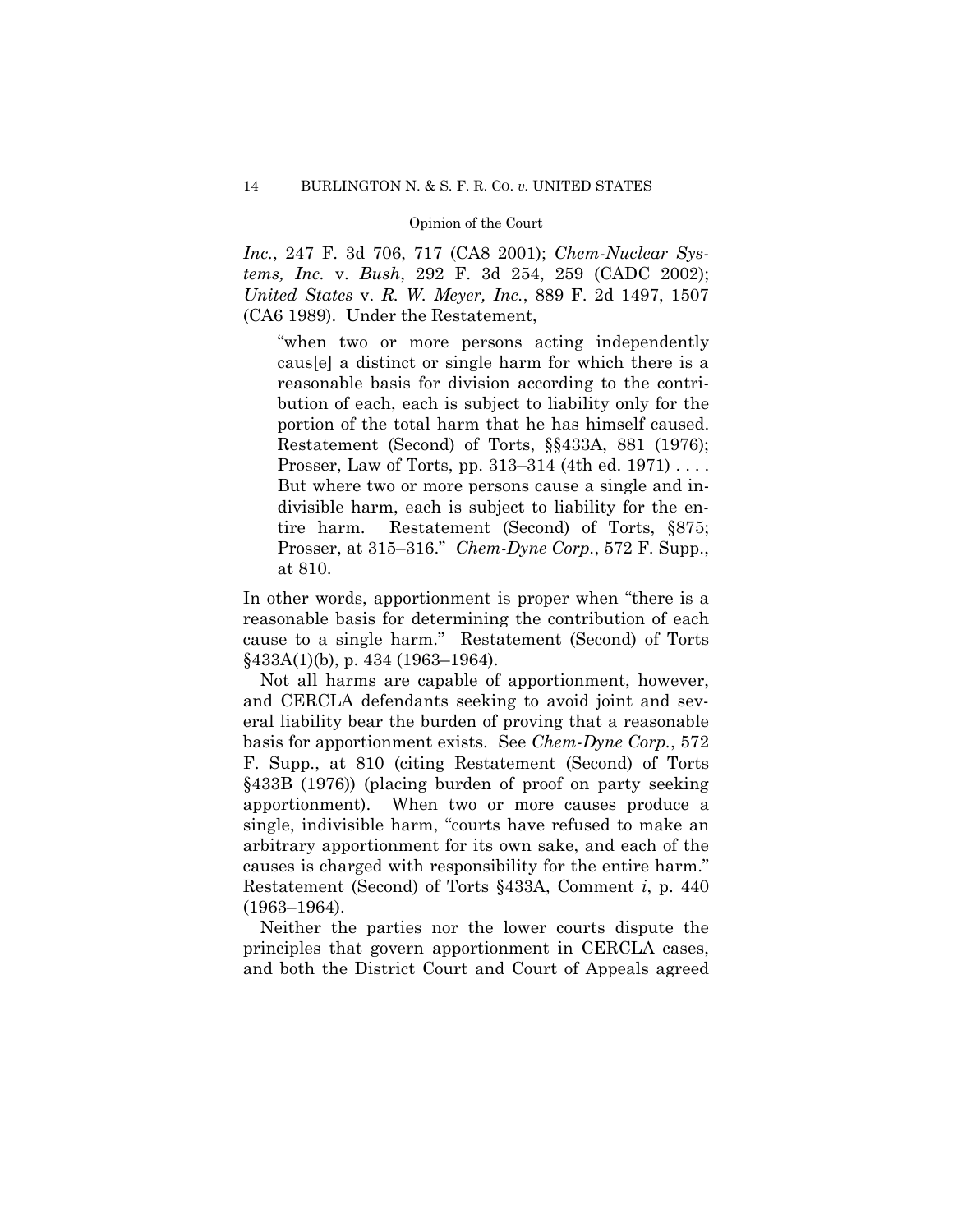that the harm created by the contamination of the Arvin site, although singular, was theoretically capable of apportionment. The question then is whether the record provided a reasonable basis for the District Court's conclusion that the Railroads were liable for only 9% of the harm caused by contamination at the Arvin facility.

 The District Court criticized the Railroads for taking a "'scorched earth,' all-or-nothing approach to liability," failing to acknowledge any responsibility for the release of hazardous substances that occurred on their parcel throughout the 13-year period of B&B's lease. According to the District Court, the Railroads' position on liability, combined with the Governments' refusal to acknowledge the potential divisibility of the harm, complicated the apportioning of liability. See App. to Pet. for Cert. in No. 07–1601, at 236a–237a ("All parties . . . effectively abdicated providing any helpful arguments to the court and have left the court to independently perform the equitable apportionment analysis demanded by the circumstances of the case"). $9$  Yet despite the parties' failure to assist the

<sup>9</sup>As the Governments point out, insofar as the District Court made reference to equitable considerations favoring apportionment, it erred. Equitable considerations play no role in the apportionment analysis; rather, apportionment is proper only when the evidence supports the divisibility of the damages jointly caused by the PRPs. See generally *United States* v. *Hercules, Inc.*, 247 F. 3d 706, 718–719 (CA8 2001); *United States* v. *Brighton*, 153 F. 3d 307, 318–319 (CA6 1998); *Redwing Carriers, Inc.* v. *Saraland Apartments*, 94 F. 3d 1489, 1513 (CA11 1996). As the Court of Appeals explained, "[a]pportionment . . . looks to whether defendants may avoid joint and several liability by establishing a fixed amount of damage for which they are liable," while contribution actions allow jointly and severally liable PRPs to recover from each other on the basis of equitable considerations. 520 F. 3d 918, 939–940 (CA9 2008); see also 42 U.S.C.  $$9613(f)(1)$  (providing that, "[i]n resolving contribution claims, the court may allocate response costs among liable parties using such equitable factors as the court determines are appropriate"). The error is of no consequence, however, because despite the District Court's reference to equity, its actual apportionment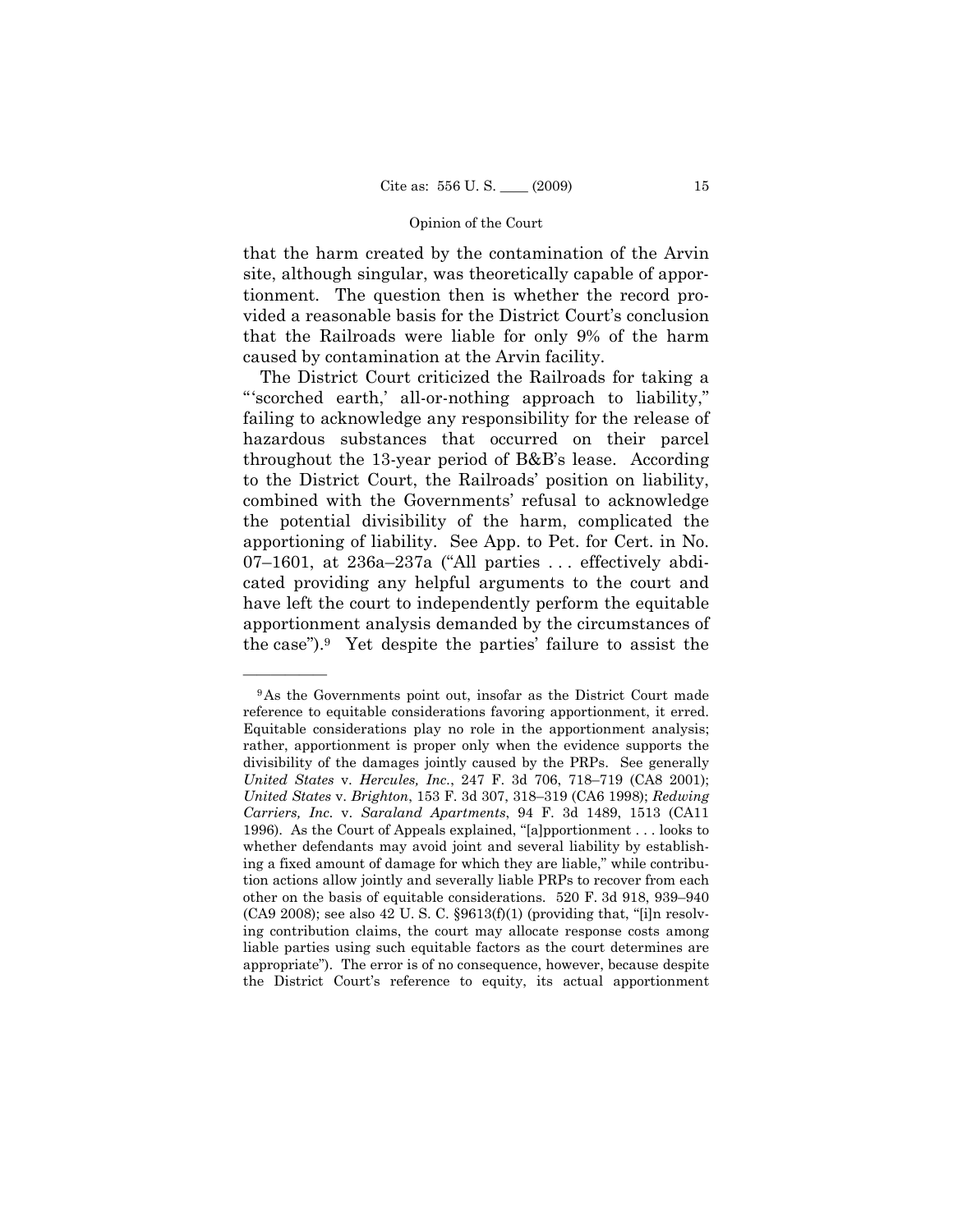court in linking the evidence supporting apportionment to the proper allocation of liability, the District Court ultimately concluded that this was "a classic 'divisible in terms of degree' case, both as to the time period in which defendants' conduct occurred, and ownership existed, and as to the estimated maximum contribution of each party's activities that released hazardous substances that caused Site contamination." *Id.*, at 239a. Consequently, the District Court apportioned liability, assigning the Railroads 9% of the total remediation costs.

 The District Court calculated the Railroads' liability based on three figures. First, the court noted that the Railroad parcel constituted only 19% of the surface area of the Arvin site. Second, the court observed that the Railroads had leased their parcel to B&B for 13 years, which was only 45% of the time B&B operated the Arvin facility. Finally, the court found that the volume of hazardoussubstance-releasing activities on the B&B property was at least 10 times greater than the releases that occurred on the Railroad parcel, and it concluded that only spills of two chemicals, Nemagon and dinoseb (not D–D), substantially contributed to the contamination that had originated on the Railroad parcel and that those two chemicals had contributed to two-thirds of the overall site contamination requiring remediation. The court then multiplied .19 by .45 by .66 (two-thirds) and rounded up to determine that the Railroads were responsible for approximately 6% of the remediation costs. "Allowing for calculation errors up to 50%," the court concluded that the Railroads could be held responsible for 9% of the total CERCLA response cost for the Arvin site. *Id.*, at 252a.

The Court of Appeals criticized the evidence on which

decision was properly rooted in evidence that provided a reasonable basis for identifying the portion of the harm attributable to the Railroads.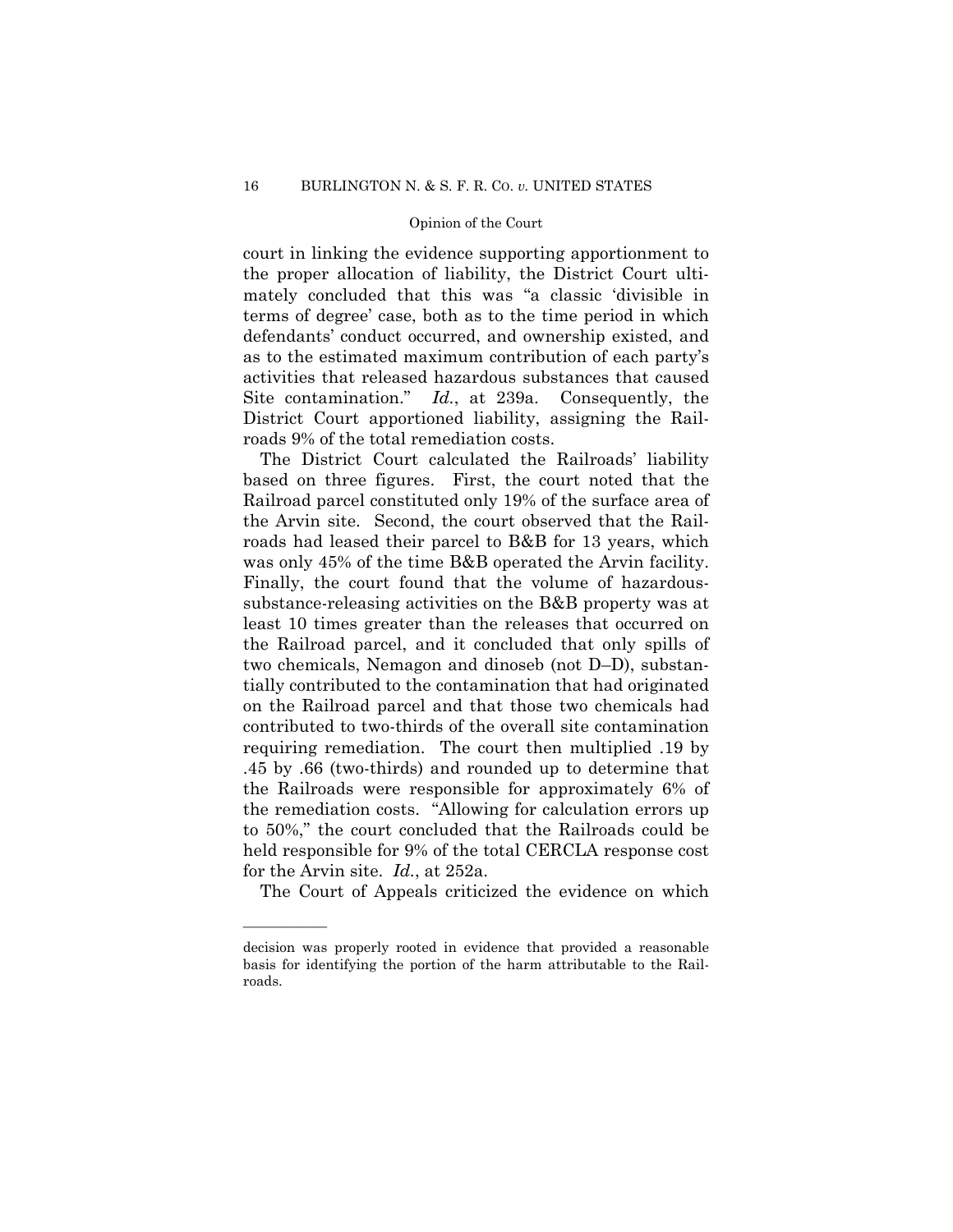the District Court's conclusions rested, finding a lack of sufficient data to establish the precise proportion of contamination that occurred on the relative portions of the Arvin facility and the rate of contamination in the years prior to B&B's addition of the Railroad parcel. The court noted that neither the duration of the lease nor the size of the leased area alone was a reliable measure of the harm caused by activities on the property owned by the Railroads, and—as the court's upward adjustment confirmed the court had relied on estimates rather than specific and detailed records as a basis for its conclusions.

 Despite these criticisms, we conclude that the facts contained in the record reasonably supported the apportionment of liability. The District Court's detailed findings make it abundantly clear that the primary pollution at the Arvin facility was contained in an unlined sump and an unlined pond in the southeastern portion of the facility most distant from the Railroads' parcel and that the spills of hazardous chemicals that occurred on the Railroad parcel contributed to no more than 10% of the total site contamination, see *id.*, at 247a–248a, some of which did not require remediation. With those background facts in mind, we are persuaded that it was reasonable for the court to use the size of the leased parcel and the duration of the lease as the starting point for its analysis. Although the Court of Appeals faulted the District Court for relying on the "simplest of considerations: percentages of land area, time of ownership, and types of hazardous products," 520 F. 3d, at 943, these were the same factors the court had earlier acknowledged were *relevant* to the apportionment analysis. See *id.*, at 936, n.18 ("We of course agree with our sister circuits that, if adequate information is available, divisibility may be established by 'volumetric, chronological, or other types of evidence,' including appropriate geographic considerations" (citations omitted)).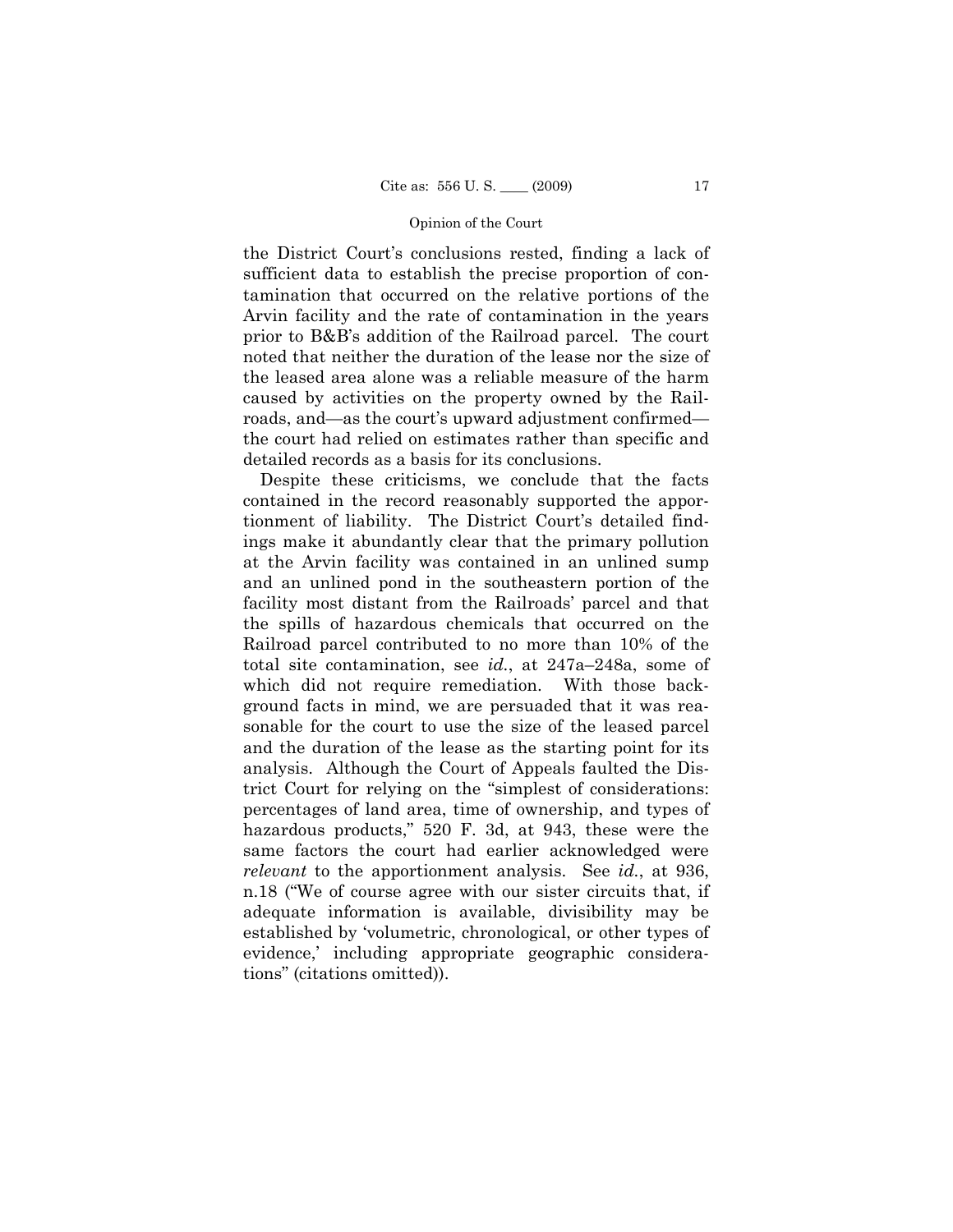The Court of Appeals also criticized the District Court's assumption that spills of Nemagon and dinoseb were responsible for only two-thirds of the chemical spills requiring remediation, observing that each PRP's share of the total harm was not necessarily equal to the quantity of pollutants that were deposited on its portion of the total facility. Although the evidence adduced by the parties did not allow the court to calculate precisely the amount of hazardous chemicals contributed by the Railroad parcel to the total site contamination or the exact percentage of harm caused by each chemical, the evidence did show that fewer spills occurred on the Railroad parcel and that of those spills that occurred, not all were carried across the Railroad parcel to the B&B sump and pond from which most of the contamination originated. The fact that no D– D spills on the Railroad parcel required remediation lends strength to the District Court's conclusion that the Railroad parcel contributed only Nemagon and dinoseb in quantities requiring remediation.

 The District Court's conclusion that those two chemicals accounted for only two-thirds of the contamination requiring remediation finds less support in the record; however, any miscalculation on that point is harmless in light of the District Court's ultimate allocation of liability, which included a 50% margin of error equal to the 3% reduction in liability the District Court provided based on its assessment of the effect of the Nemagon and dinoseb spills. Had the District Court limited its apportionment calculations to the amount of time the Railroad parcel was in use and the percentage of the facility located on that parcel, it would have assigned the Railroads 9% of the response cost. By including a two-thirds reduction in liability for the Nemagon and dinoseb with a 50% "margin of error," the District Court reached the same result. Because the District Court's ultimate allocation of liability is supported by the evidence and comports with the apportionment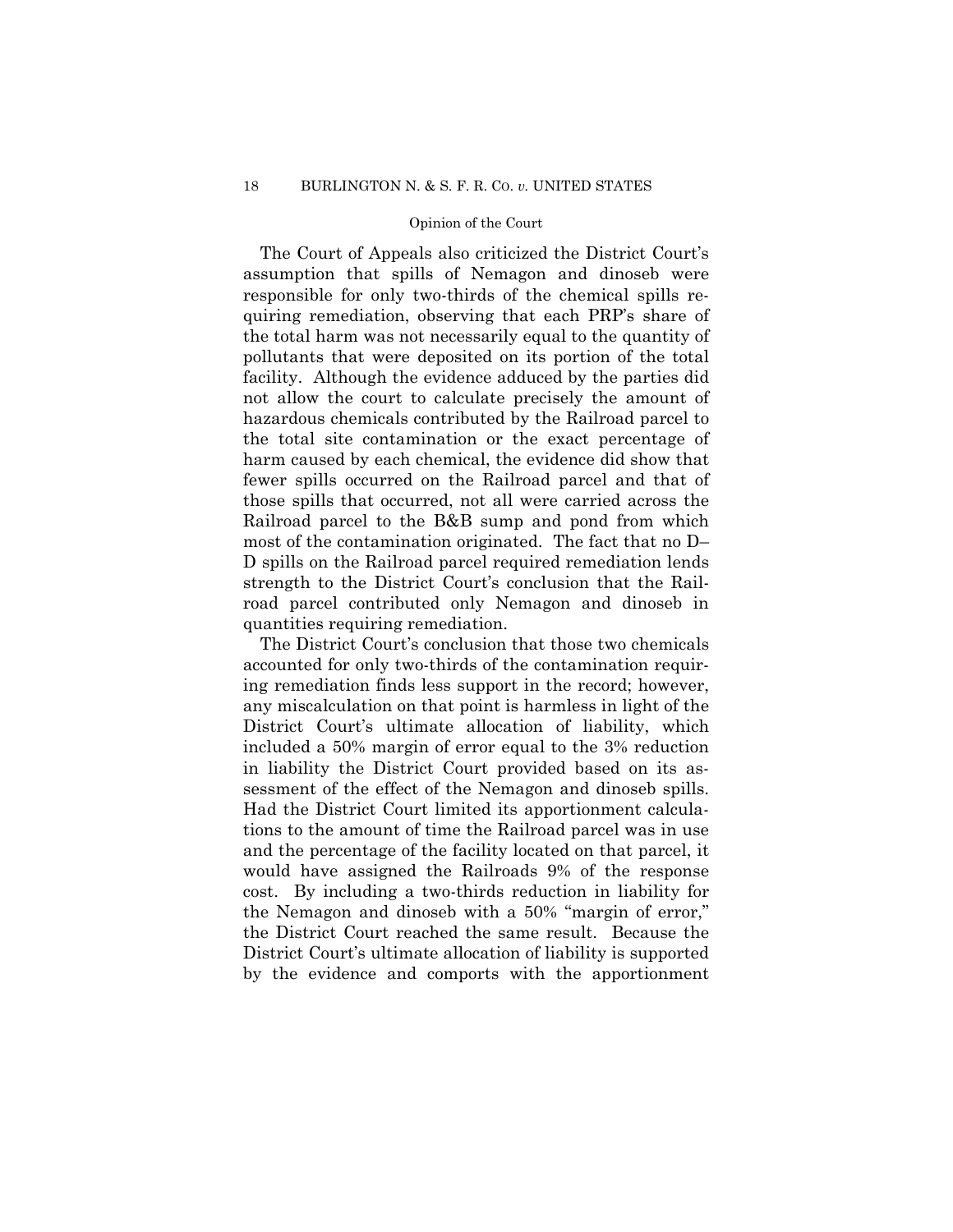principles outlined above, we reverse the Court of Appeals' conclusion that the Railroads are subject to joint and several liability for all response costs arising out of the contamination of the Arvin facility.

### IV

 For the foregoing reasons, we conclude that the Court of Appeals erred by holding Shell liable as an arranger under CERCLA for the costs of remediating environmental contamination at the Arvin, California facility. Furthermore, we conclude that the District Court reasonably apportioned the Railroads' share of the site remediation costs at 9%. The judgment is reversed, and the cases are remanded for further proceedings consistent with this opinion.

*It is so ordered.*